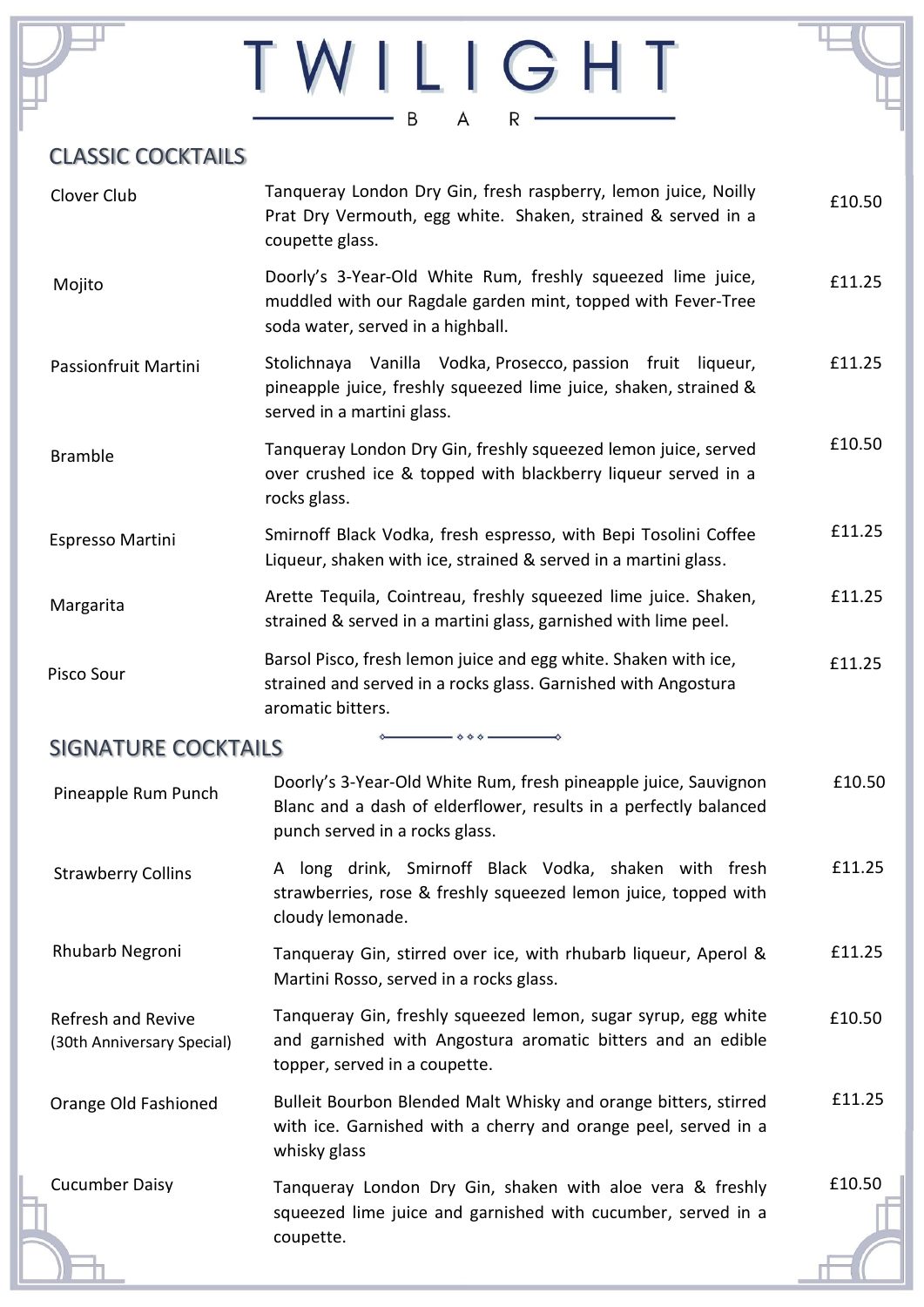| <b>MOCKTAILS</b>               |                                                                                                                                     |        |
|--------------------------------|-------------------------------------------------------------------------------------------------------------------------------------|--------|
| Orchard                        | A long drink, Seedlip Garden 108, shaken with apple & lime juice,<br>topped with Fever-Tree elderflower tonic.                      | £7.95  |
| Rosebud                        | Fever-Tree raspberry & rose soda, mixed with garden<br>raspberries, rose, and freshly squeezed lemon juice served in a<br>coupette. | £6.95  |
| <b>SPRITZERS AND SPARKLING</b> |                                                                                                                                     |        |
| Gin Fizz Prosecco              | Tanqueray London Dry Gin, with elderflower, cucumber, fresh<br>mint, topped with Prosecco.                                          | £11.25 |
| Pimms Cup                      | Pimm's No1, with seasonal fruit, ice, topped with lemonade.<br>Garnished with mint and a cucumber ribbon.                           | £10.50 |
| <b>Aperol Spritz</b>           | Aperol, topped with Prosecco & Fever-Tree soda water,<br>garnished with orange.                                                     | £10.50 |
| Seasonal Bellini               | Prosecco topped with seasonal puree and liqueur.                                                                                    | £10.50 |

## GIN BALLOONS

Copa de Balon is the perfect serve for your gin and tonic, the shape of the glass collects the botanical scents, enhancing both aroma and taste. A double measure served with fresh garnish and plenty of ice, keeps it cooler for longer

 $\diamond$   $\diamond$   $\diamond$   $-$ 

| Brentingby       | Brentingby Gin, Fever-Tree Indian tonic, pink grapefruit,<br>hibiscus flowers. | £11.50 |
|------------------|--------------------------------------------------------------------------------|--------|
| <b>Burleighs</b> | Burleighs Gin, Fever-Tree Mediterranean tonic, orange, pink<br>grapefruit.     | £11.50 |
| Sipsmith         | Sipsmith London Dry Gin, Fever-Tree Indian tonic, fresh lemon,<br>lime zest.   | £11.50 |

 $\diamond \diamond \diamond -$ 

| <b>BEER &amp; CIDER</b>                |       | <b>SOFT DRINKS</b>             |       |
|----------------------------------------|-------|--------------------------------|-------|
| Peroni                                 | £4.50 | Coke                           | £2.45 |
| Peroni 0.0%                            | £4.50 | Diet Coke                      | £2.45 |
| Peroni Gluten-Free                     | £4.50 | <b>Belvoir Cloudy Lemonade</b> | £3.25 |
| Corona                                 | £4.15 | Belvoir Raspberry Lemonade     | £3.25 |
| Healeys Cornish Gold Cider (500ml)     | £8.75 | Belvoir Ginger Beer            | £3.25 |
| Healeys Rose Petal Cider (500ml)       | £9.95 | <b>Fever-Tree Mixers</b>       | £2.75 |
| Charnwood Brewery Beers & Ales         | £6.95 |                                |       |
| Vixon, Old School, Salvation, Blue Fox |       |                                |       |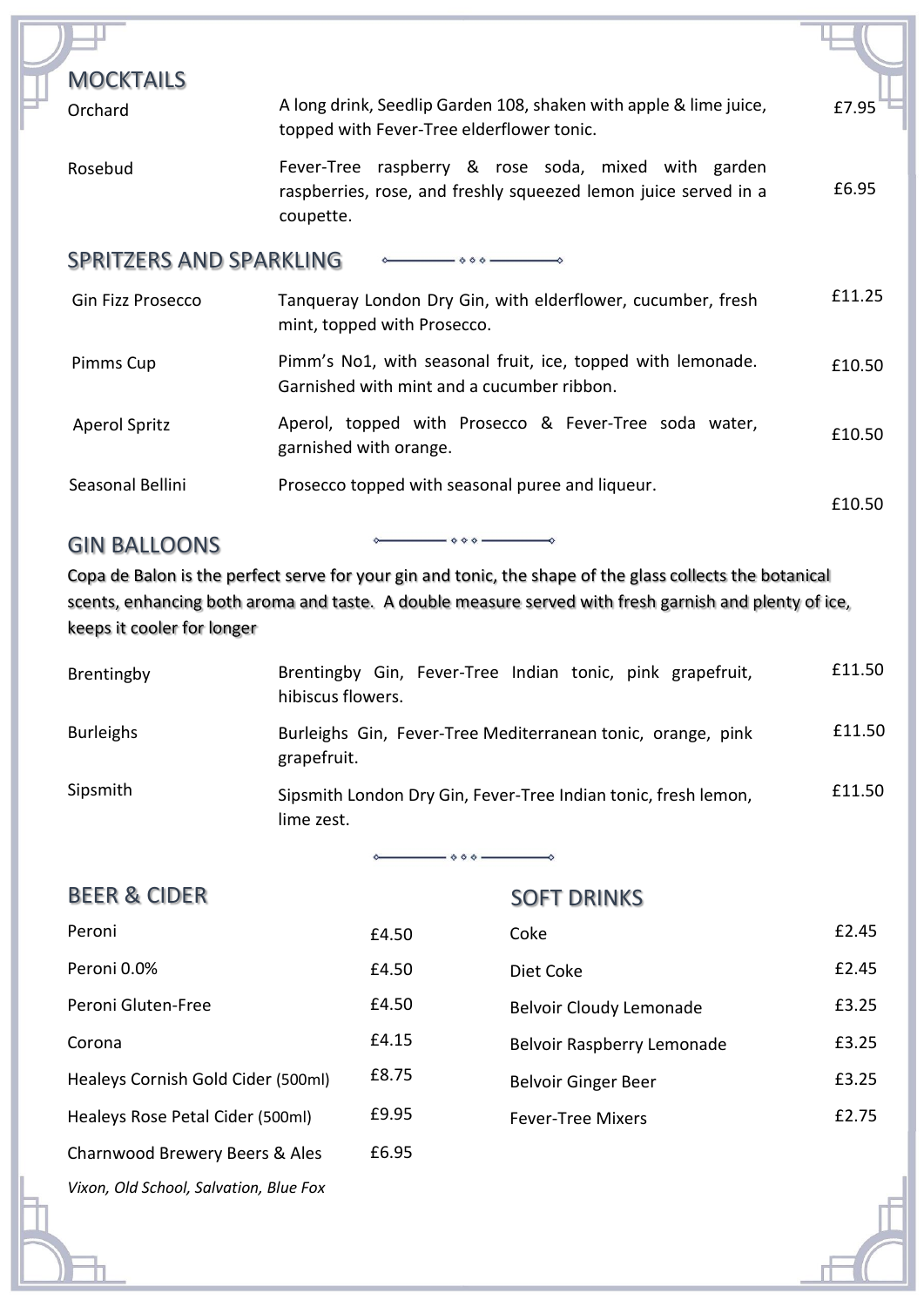| ILIGHT                                                                                     |        |        |               |
|--------------------------------------------------------------------------------------------|--------|--------|---------------|
| B<br>A<br>R<br><b>WHITE WINES</b>                                                          | 125ml  | 250ml  | <b>Bottle</b> |
| La Battistina Gavi<br>Piemonte, Italy                                                      | £5.50  | £10.50 | £31.50        |
| <b>Wildsong Organic Pinot Gris</b><br>Hawkes Bay, New Zealand                              | £6.15  | £11.75 | £36           |
| <b>RED WINES</b><br>$\diamond$ $\diamond$ $\diamond$                                       |        |        |               |
| Casa Silva Merlot Reserva<br>Colchagua Valley, Chile                                       | £5.15  | £9.75  | £29.50        |
| El Abuelo Organic Tempranillo/Monastrell<br>Almansa, Spain                                 | £5.25  | £9.95  | £30           |
| <b>ROSE</b>                                                                                |        |        |               |
| Pinot Grigio Blush Sacchetto Vini<br>Veneto, Italy                                         | £4.25  | £7.75  | £23           |
| Chemin De Provence Rose<br>Cotes De Provence, France                                       | £5.50  | £10.50 | £31.50        |
| <b>CHAMPAGNE &amp; SPARKLING</b><br>$\rightarrow \diamond \diamond \diamond$ $\rightarrow$ |        |        |               |
| Champagne Hostomme - Grand Cru<br>Nv, Champagne, France                                    | £10.50 |        | £59.95        |
| Veuve Cliquot - Brut<br>Nv, Champagne, France                                              |        |        | £79.95        |
| Prosecco Spumante Amata (Vegan)<br>Nv, Veneto, Italy                                       | £7.50  |        | £32           |
| Il Fresco Spumante Rose Villa Sandi<br>Nv, Veneto, Italy                                   | £7.50  |        | £32           |
| Chat Brissac Crémant De Loire<br>Loire, France                                             | £7.75  |        | £36           |
| Floreat, Sparkling Botanic Low Calorie<br>England                                          | £7.50  |        | £34           |

F